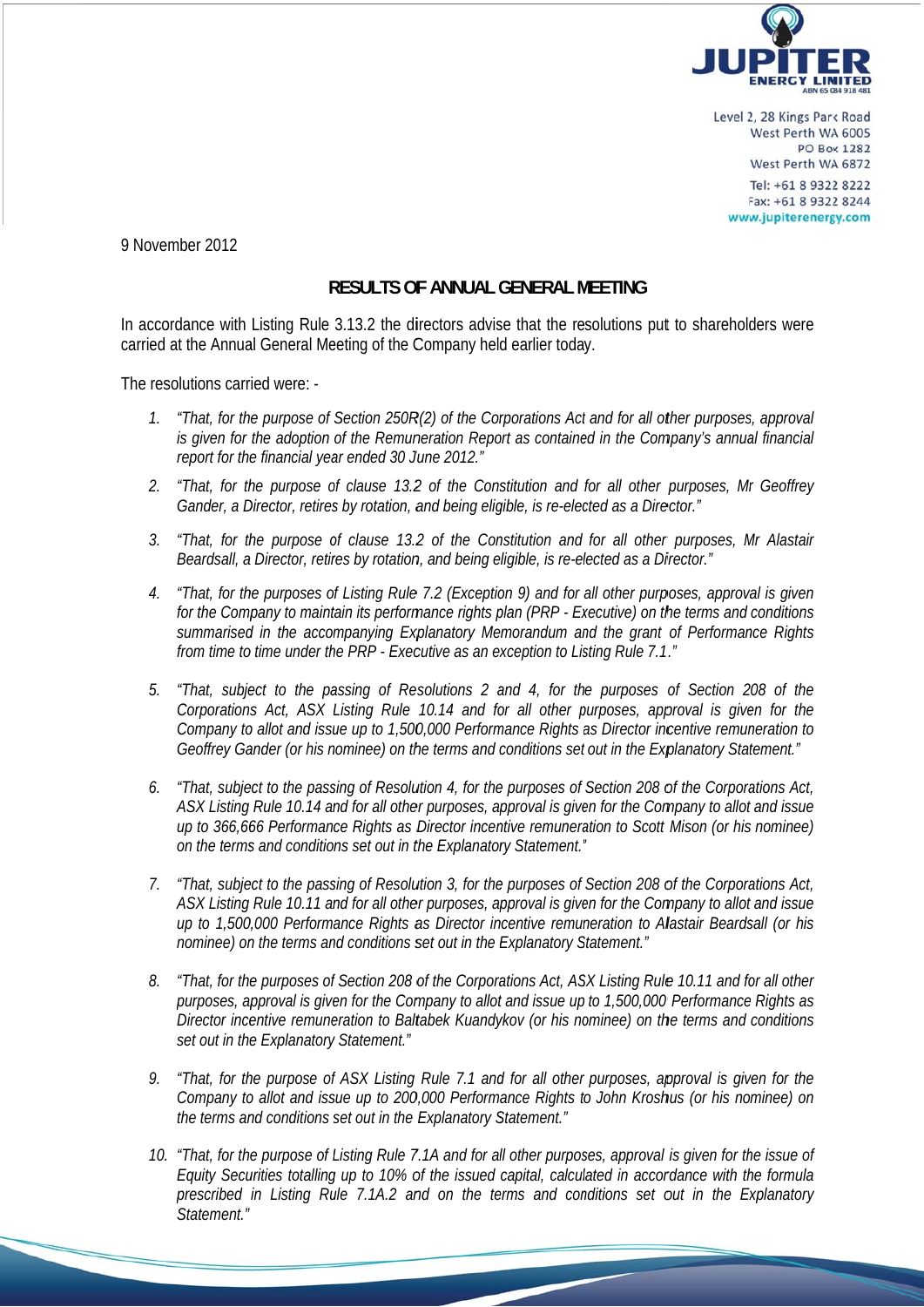A summary of proxy votes in relation to the resolutions passed is attached.

Envan

**SCOTT MISON**<br>Director / Company Secretary